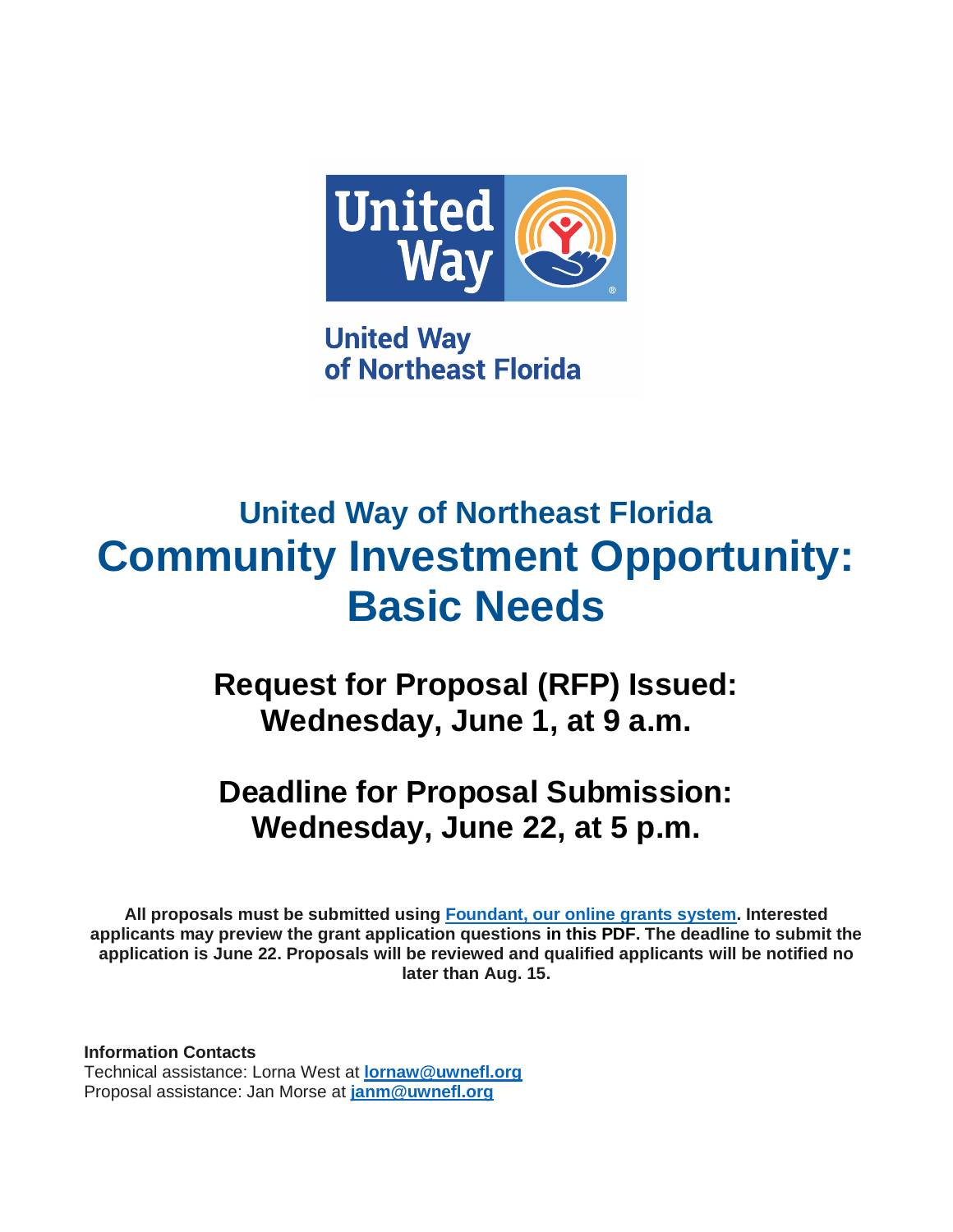# **Creating a Community of Opportunity**

At first glance, the future may look bright for Northeast Florida. Unemployment is down. Job growth is up. Businesses are thriving and new people are moving here every day, attracted by a great quality of life and an abundance of opportunity; but for many individuals and families in our community, those opportunities are out of reach.

Prior to COVID-19, more than 220,000 local households – including half of all children – were either living in poverty or from paycheck-to-paycheck, just one crisis away from financial disaster. The arrival of a global pandemic became that crisis for thousands of families, exacerbating existing challenges and deepening disparities for our Black residents, who already suffered from financial hardship nearly twice as often as their white neighbors.

We still don't have a complete picture of the economic consequences of the past two years, but with the rapidly rising costs of housing, gas and other living expenses – and the continued strain on resources available for emergency assistance – we can be certain of one thing: without targeted intervention and support, the cycle of poverty will continue, if not worsen.

But we envision a different future.

At United Way of Northeast Florida, we're working to create a community of opportunity – one where everyone has hope and can reach their full potential. We know one organization can't do it alone, so we focus on connecting people, resources and ideas to solve our community's toughest challenges and achieve this vision together.

Over the past two years, we've engaged hundreds of business, government and nonprofit partners through surveys, focus groups, planning workshops and listening sessions. Their insights – combined with national research, local data and our own extensive expertise and on-the-ground experience – have helped us develop targeted strategies and measurable indicators to move the needle on the root causes behind the persistent challenge of poverty.

This exciting new framework unites our resources and amplifies our impact on one comprehensive community goal: **to improve economic mobility for all residents of Northeast Florida.**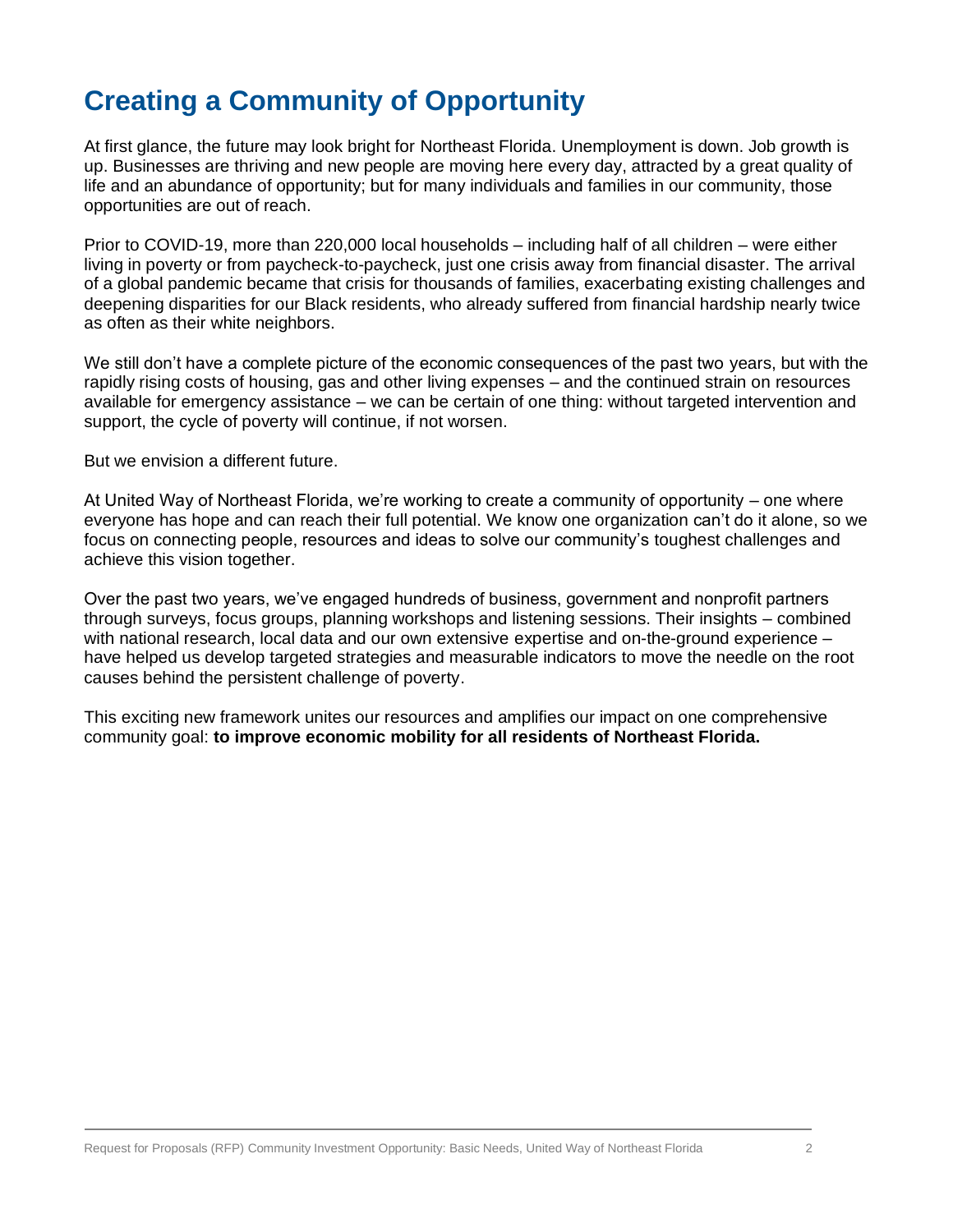# **Economic Mobility Framework**

What is economic mobility? It's the ability of any individual, regardless of the color of their skin or the zip code in which they were born, to improve their economic position over time. It's how we measure the "American Dream," or the fundamental idea that each generation can do better than the one before.

As a whole, the United States offers less opportunity for an individual to rise out of poverty than other developed nations; but the most striking variations in opportunity can be seen when comparing different geographic regions *within* the country.

Today, Northeast Florida ranks among the worst of these regions. Research shows that for every 20 children born into poverty in our community, only *one* will climb the economic ladder and become a high-earning adult.

Our economic mobility framework is the roadmap to a better, more inclusive outcome.

The final phase of a thoughtful and deliberate process years in the making (which was recently underscored by generous gifts from philanthropist MacKenzie Scott and Miller Electric), this strategic approach is centered on three essential impact areas: **Basic Needs**, **Financial Well-Being** and **Racial Equity**. Within each impact area are priority strategies and targeted indicators that, if moved in the right direction, can help us reach our collective goal of a community of opportunity.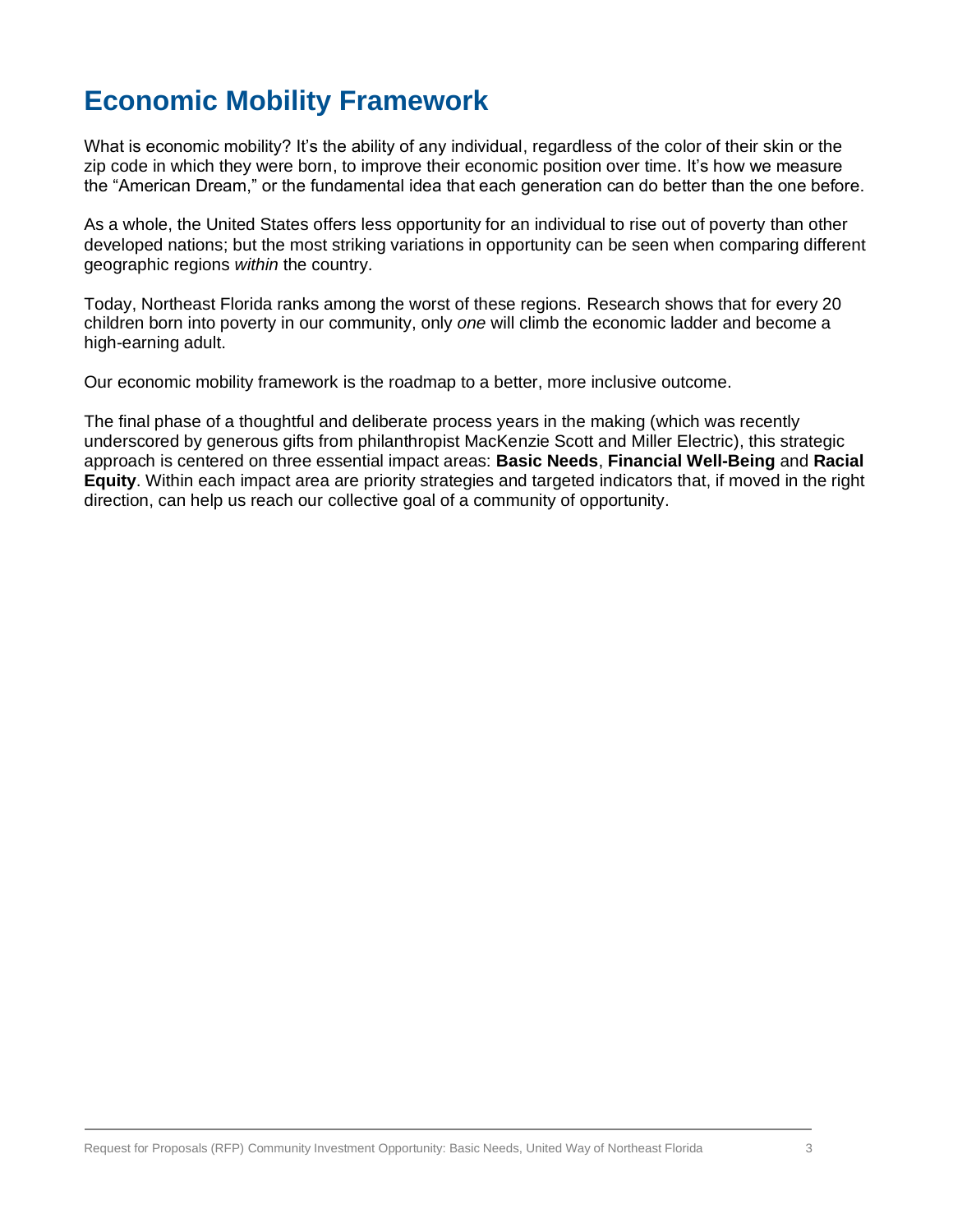

### **Basic Needs**

Provide short-term assistance to ensure our most vulnerable residents have access to nutritious food, stable housing and mental health support during times of crisis.

#### **Financial Well-Being**

Engage in long-term initiatives to help break the cycle of generational poverty and foster security and success through quality education, stable employment and the assets to weather unforeseen financial challenges.

#### **Racial Equity**

Eliminate the deep disparities and systemic inequities limiting advancement and prosperity within our communities of color. We view all of our Basic Needs and Financial Well-Being work through an equity lens, but within this dedicated impact area, we'll specifically focus on foundations for systemic change through the support of education and awareness, organizational capacity, leadership development and other areas identified through our needs assessment process.

By intentionally focusing our resources and investments on a limited number of priorities directly aligned with economic mobility outcomes, we will drive much-needed change, while being a better steward to our donors and more accountable to the community.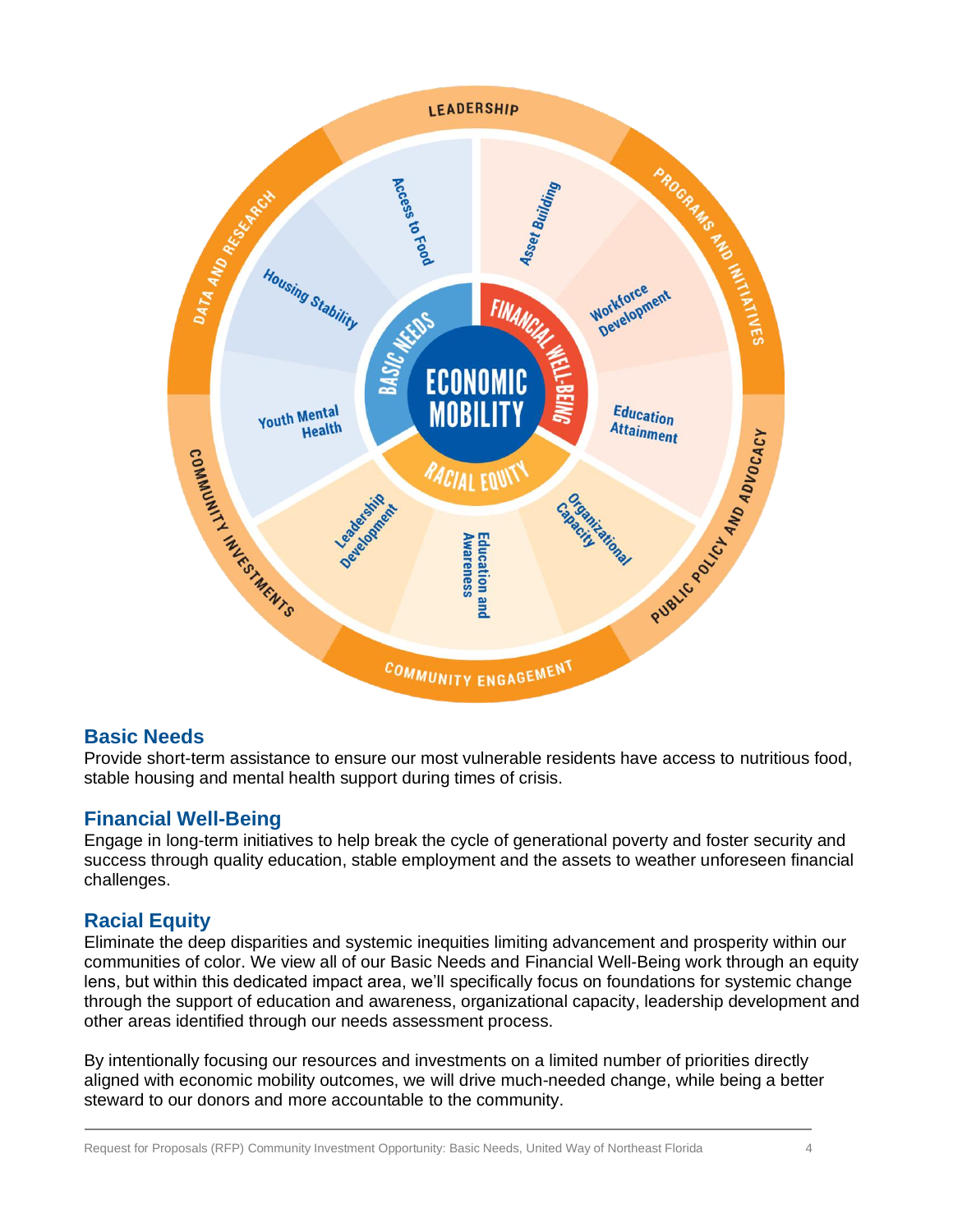# **Community Investment Strategy**

United Way uses many methods to achieve our goals, ranging from leadership and advocacy to the programs and initiatives we directly administer within the community. All of these activities are aligned to support the three impact areas within the economic mobility framework.

To further maximize our resources and results, we will also strategically invest in organizations working locally to advance our shared goal of improving economic mobility for all residents of Northeast Florida.

Moving forward, we intend to be more focused and proactive in how and where we invest. We recognize the pace of change in our community is rapid and with that comes a responsibility to be responsive and agile in addressing emerging needs. The future of our community depends on it.

#### **We are currently seeking applications from nonprofit organizations to receive funding for programs supporting priority strategies in Basic Needs and Financial Well-Being. New funding for the selected grantees will begin on Oct. 1 for a two-year period, but funding will not be limited to this opportunity alone.**

Rather than limiting funding opportunities to once every two or more years, we will release them as needs and opportunities arise. For instance, we recently awarded \$5.5 million in funding to selected agencies to deliver youth mental health services through Full Service Schools. This fall, we will announce funding opportunities associated with the Racial Equity impact area, and additional funding announcements are expected to follow.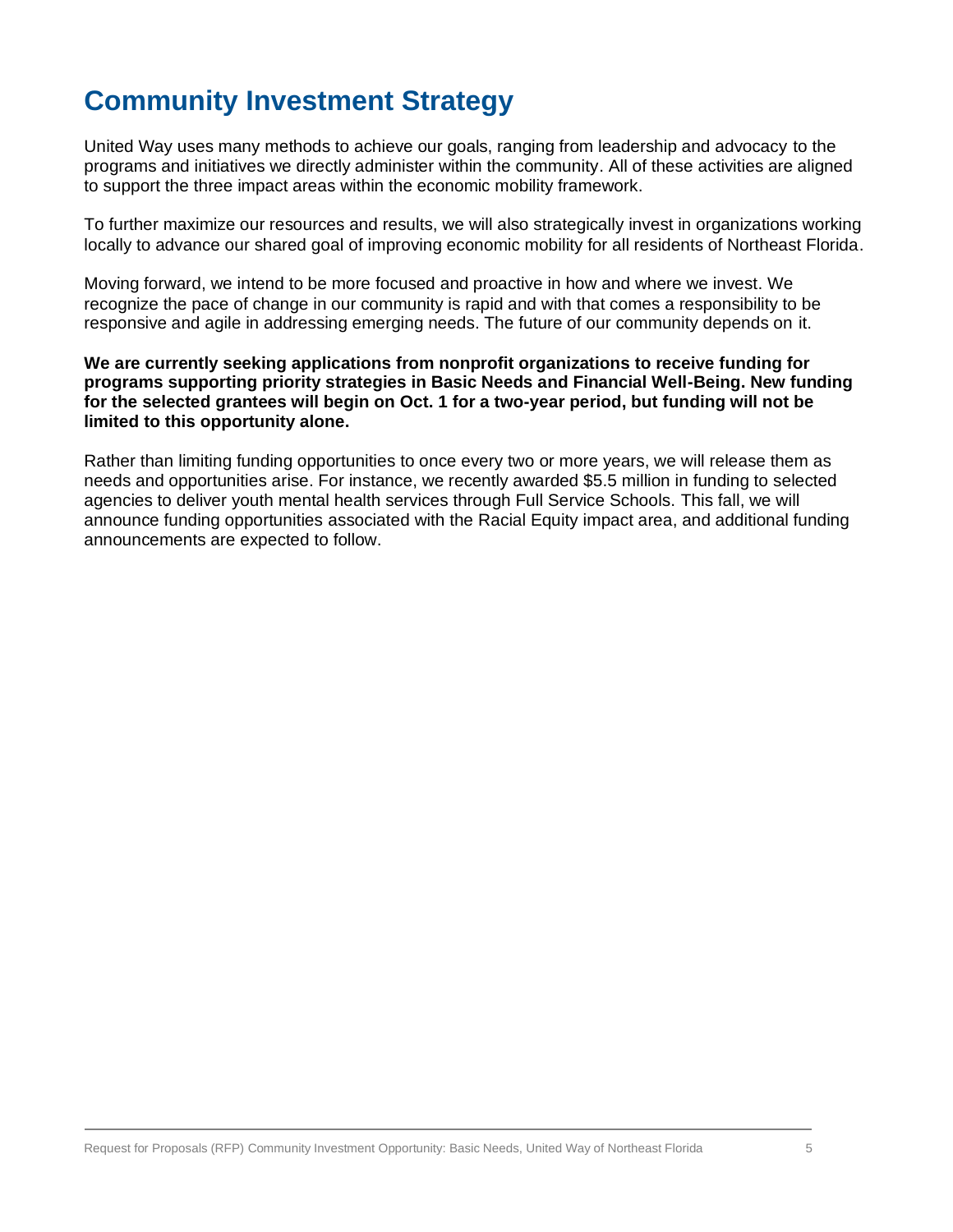# **Basic Needs Overview**

Many Northeast Florida residents are struggling to meet even the most basic needs for survival. The health and economic effects of the COVID-19 pandemic led to soaring rates of food insecurity, increased financial instability and a significant uptick in mental health challenges, while an intensifying affordability crisis is driving a rise in evictions and preventing people from securing stable housing.

#### **Goal**

Ensure our most vulnerable residents have access to nutritious food, stable housing, strong mental health and emergency financial assistance during times of crisis.

#### **Priority Strategies**

To accomplish this goal, United Way will focus on priority strategies including:

#### **Access to Food**

Increase access to adequate and nutritious food to help avoid hunger and ensure good health.

#### **Housing Stability**

Increase the number of residents maintaining permanent housing, which ends homelessness and allows individuals to grow and thrive in their communities.

#### **Youth Mental Health**

Help young people develop resiliency to cope with life challenges and grow into well-rounded, healthy adults.

#### **Targeted Indicators**

To measure our impact of our work, we will focus on meeting the following metrics by 2025:

- Decrease by 3% food insecurity in at-risk Northeast Florida zip codes
- Increase by 20% the number of homeless adults moved into permanent housing
- Decrease by 3% the number of students ages 11-18 reporting attempted suicide

### **Current Work**

The following are examples of United Way initiatives supporting priority strategies and targeted indicators in the Basic Needs impact area.

**United Way 211:** Informational and referral service that provides callers with information on free available community resources; includes Ride United transportation assistance, meal delivery and crisis/suicide intervention.

**Mission United:** Specialized care coordination that helps active military, Veterans and their families understand their benefits and navigate available community resources.

**Full Service Schools:** Youth mental health care and other wrap-around services that address barriers to academic success.

**Emergency Financial Assistance Programs:** Includes the First Coast Relief Fund, Emergency Rental Assistance Program (ERAP) and JEA Neighbor to Neighbor program.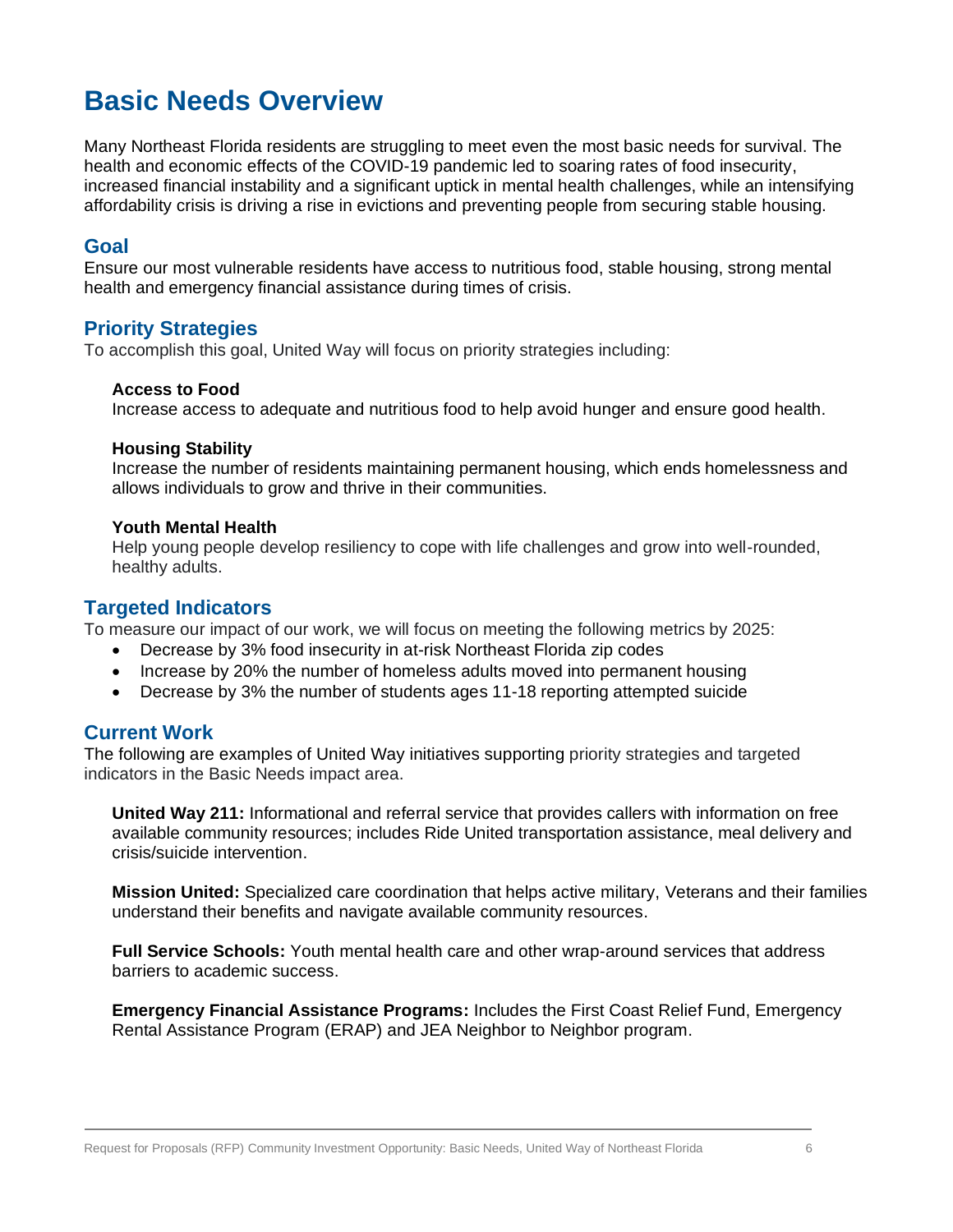# **Basic Needs Funding Opportunities**

Two funding opportunities are currently available in the Basic Needs impact area.

#### **Opportunity #1: Access to Food**

Basic Needs funding will be available to support programs that increase access to nutritious food and help avoid hunger, with an emphasis on identified food deserts in the following Northeast Florida zip codes:

- **Baker County:** 32040, 32234
- **Clay County:** 32091, 32058
- **Duval County:** 32202, 32206, 32204, 32209, 32254
- **Nassau County:** 32046, 32097

Selected programs will be able to demonstrate impact on the following targeted indicator:

• Decrease by 3% food insecurity in at-risk Northeast Florida zip codes

### **Opportunity #2: Housing Stability**

Basic needs funding will be available to support programs that increase the number of residents maintaining permanent housing with an emphasis on unsheltered adults.

Selected programs will be able to demonstrate impact on the following targeted indicator:

• Increase by 20% the number of homeless adults moved into permanent housing

#### **Successful Basic Needs programs will:**

- Demonstrate a clear connection to the Basic Needs impact area and priority strategy.
- Clearly track client progress and/or services to demonstrate impact on the targeted indicator.
- Collaborate with other programs and service providers to help clients become self-sufficient.
- Serve at least one of the United Way service counties (Baker, Clay, Duval, Nassau and/or northern St. Johns)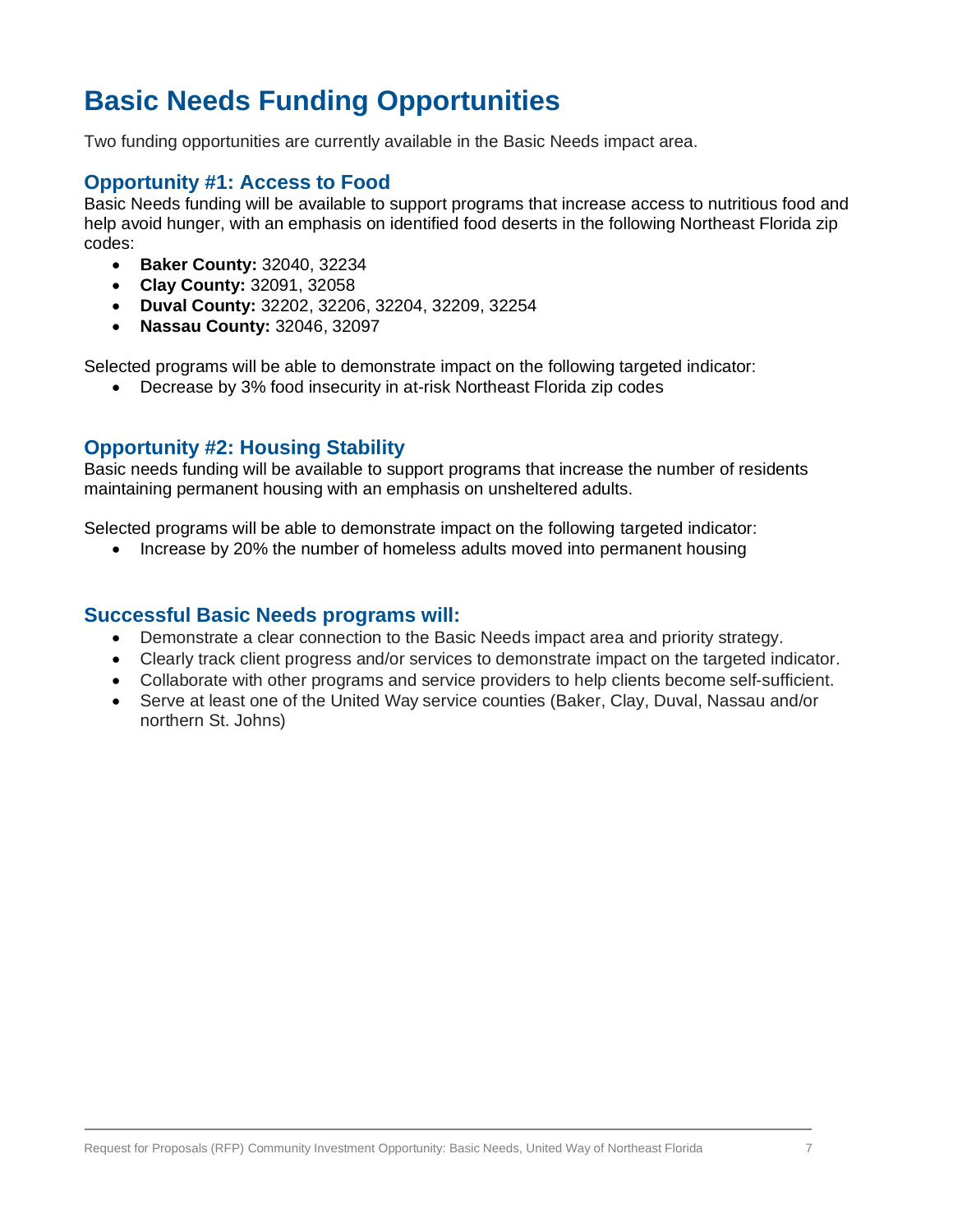# **Funding Criteria**

### **Strategic Focus**

United Way provides funding to agencies to support programs that demonstrate the ability to address directly one or more of the Economic Mobility impact areas. Only programs aligned with the Economic Mobility Framework and Basic Needs impact area will be eligible for funding.

### **Funding Cycle**

United Way will provide a two-year commitment for Basic Needs program funding. United Way's Basic Needs funding cycle will begin Oct. 1, 2022, and continue through Sept. 30, 2024.

#### **Funding Contingencies**

The funding agreement is contingent upon the financial success of United Way's annual fundraising campaign as well as continued provider and program performance.

#### **Award Type and Amount**

United Way will not provide financial support more than 50% of a program's operating budget and no more than 25% of the agencies overall budget. Agencies must make a minimum request of \$25,000; there is no maximum award request amount.

#### **Application Evaluation**

United Way has established an Economic Mobility evaluation team. The evaluation team is comprised of community expert volunteers along with some United Way staff. They are responsible for completing the evaluation review and providing funding recommendations to the United Way's Community Investment Council and United Way's board of directors. The evaluation team will use the funding criteria and scoring rubric (on Page 13 of this document) as its guide for the evaluation process.

#### **Program Results**

Each agency submitting an application for funding will be required to track and report results using the applicable Results Based Accountability (RBA) framework. Applicants should review the RBA framework (on Page 15 of this document) and identify the primary strategy with which the proposed program aligns.

#### **Application Workshops**

All agencies submitting an application are strongly encouraged to attend an application workshop. Listed below dates and times of the workshops. Each participating agency may attend one session and have up to two (2) participants in the workshop.

Application workshops will be held on the following dates:

- **Friday, June 3, from 9 to 10:30 a.m. onsite at 40 E. Adams St., Room 318**
- **Monday, June 6, from 9 to 10:30 a.m. onsite at 40 E. Adams St., Room 318**

• **Thursday, June 9, from 3 to 4 p.m. via virtual meeting (Zoom link sent upon registration) [Register for a workshop](https://uwneflrfpworkshop22.paperform.co/)**

#### **Additional Application Assistance**

Any agency needing assistance beyond one of the workshops listed are encouraged to reach out for one-on-one support. For programmatic questions, contact Jan Morse at **[janm@uwnefl.org](mailto:janm@uwnefl.org)** and for technical questions regarding the application, contact Lorna West at **[lornaw@uwnefl.org](mailto:lornaw@uwnefl.org)**. <mailto:lrnaw@uwnefl.org>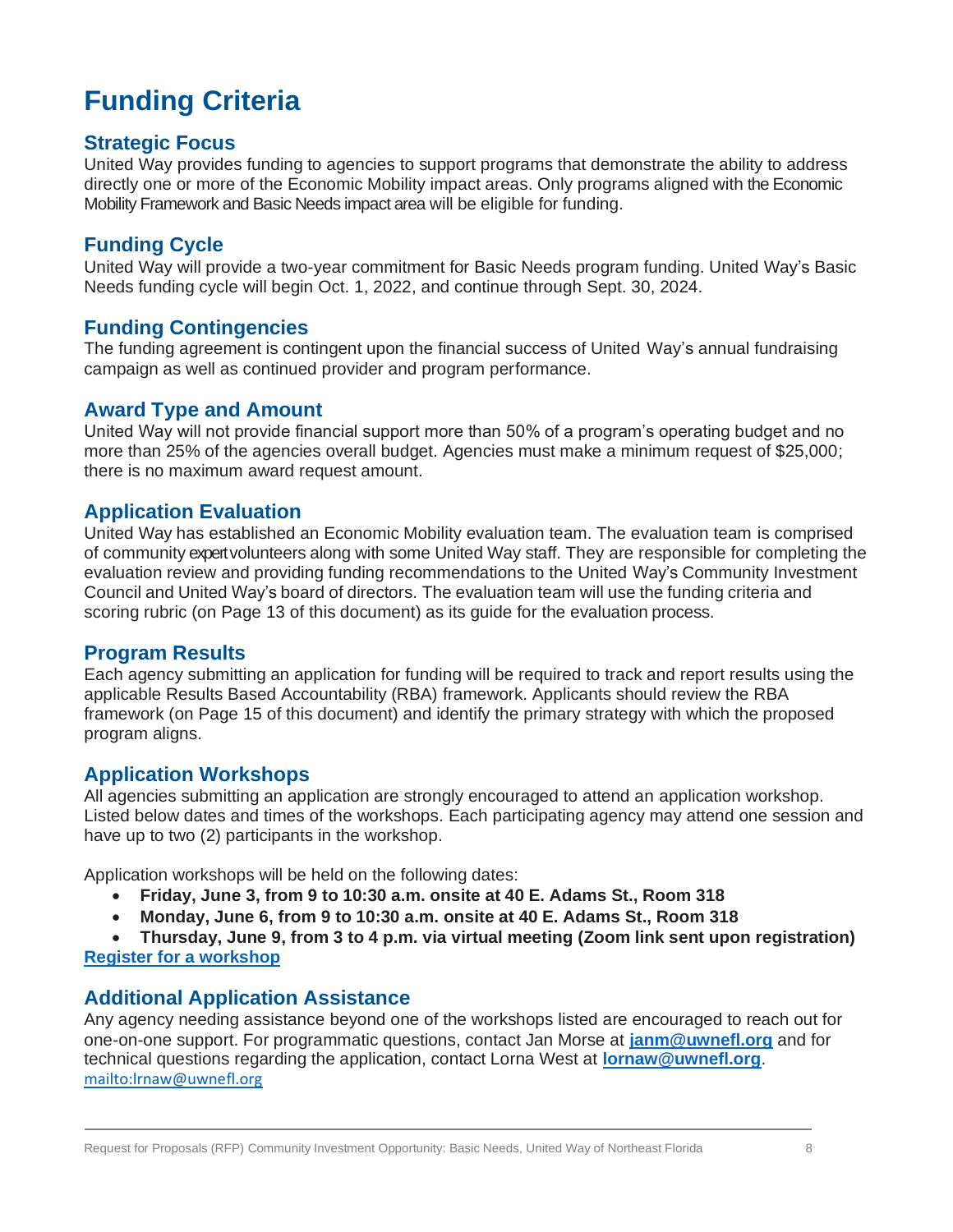# **Agency Eligibility**

United Way of Northeast Florida is interested in collaborating with the most efficient, effective and innovative service providers in Baker, Clay, Duval, Nassau and northern St. Johns counties. Any organization seeking United Way funding must demonstrate the ability to operate programs in a manner consistent with the highest standards of quality, which include compliance with United Way management and financial requirements.

\*\*Please see below for information for agencies who may not be eligible for funding at this time.\*\*

# **Qualification Checklist**

- Agency is registered and in good standing as a not-for-profit corporation in the State of Florida.
- If required by Internal Revenue Service (IRS) regulations, agency has filed a Form 990 for the most recent fiscal year.
- The agency is willing to submit required financial statements and documents (listed below) for the most recently completed fiscal year as a part of the qualification process. All financial statements must be prepared on an accrual basis according to the generally accepted accounting principles (GAAP) of the American Institute of Certified Public Accountants (AICPA) for nonprofit organizations.
- Financial statement requirements are based on agency/organization total revenue as follows:
	- o **Agency revenue of \$500,000 and above must submit:**
		- Most recent Form 990
		- A management letter, if applicable
		- An audit conducted by an independent certified public accountant (CPA) according to generally accepted accounting principles (GAAP), which includes an opinion regarding the accuracy of the agency's financial reports.
	- o **Agency revenue of \$250,000 to \$499,999 must submit:**
		- Most recent Form 990, if applicable
		- An independent financial review: a management inquiry conducted by an independent CPA according to generally accepted accounting principles (GAAP)
	- o **Agency revenue less than \$250,000 must submit:**
		- Most recent Form 990, if applicable
		- **EXECT** Financial statements (i.e. balance sheet, profit and loss statement for the most recently completed year)
		- A management certification or compilation
	- o **Agencies who have not recently received United Way funding through the grant application process must submit the following:**
		- The last three years of financial documents following the revenue guidelines above
- The agency is in compliance with the Uniting and Strengthening America by Providing Appropriate Tools Required to Intercept and Obstruct Terrorism Act of 2001 (USA PATRIOT Act) and other counterterrorism laws.
- The agency has an equal opportunity and affirmative action policy or a policy on diversity for its staff, governing body, committees, volunteers and services delivered.
- The agency provides services to persons residing in at least one county in the Northeast Florida area (Duval, Nassau, Baker, Clay or northern St. Johns).
- The agency has appropriate insurance coverage and can provide certificate of insurance upon request.
- The agency has a clearly stated mission.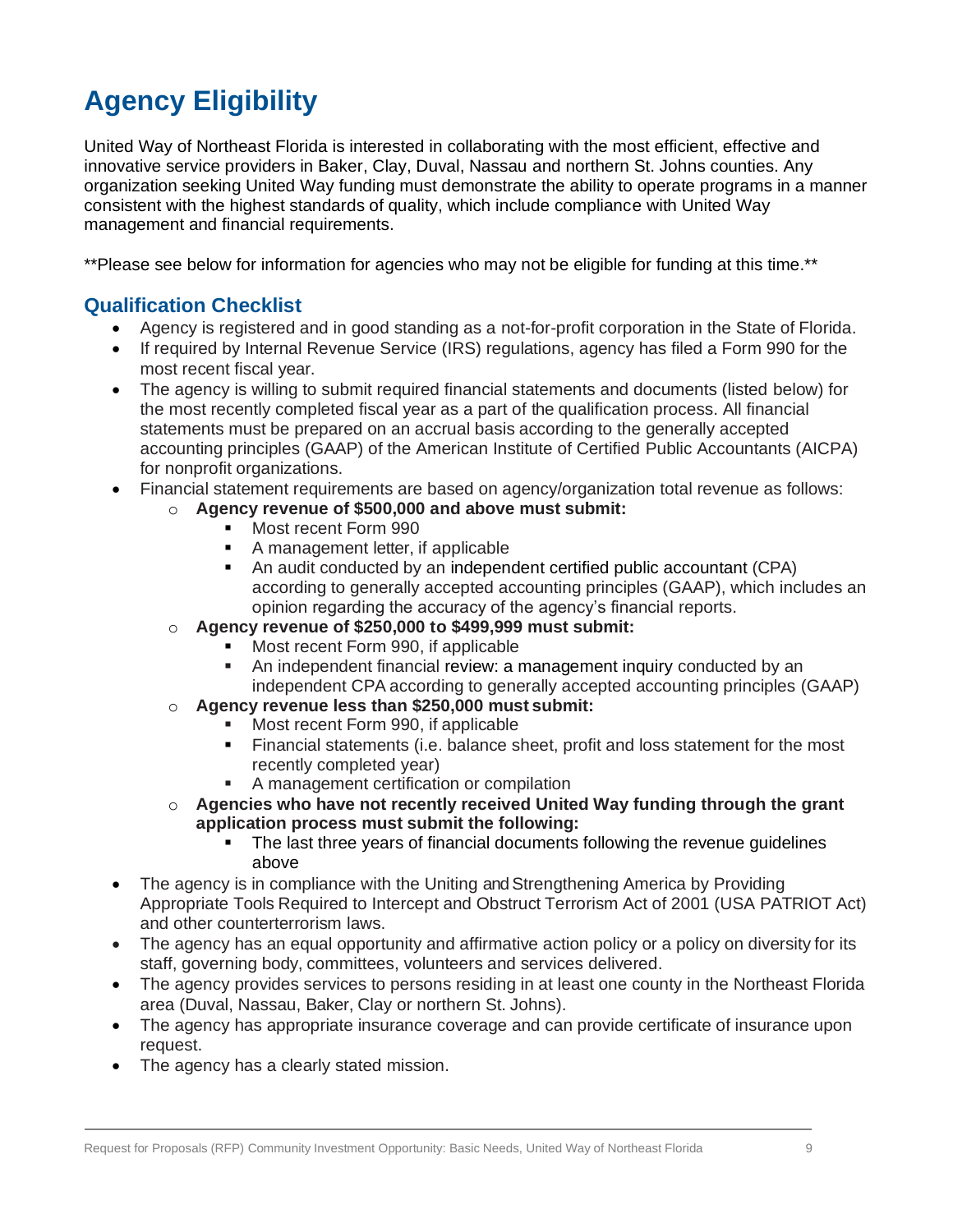- Agency has a permit to solicit funds from the City of Jacksonville's Office of Consumer Affairs and/or the Florida Department of Agriculture and Consumer Services.
- The agency has outlined its goals in a written strategic plan or is currently working to complete a strategic plan.
- The agency has written personnel policies approved by its governing body/board of directors, and the policies are available to staff.
- The agency has secured certification or accreditation through a local, state or national affiliate where applicable.
- The agency's facilities meet minimum health, fire and safety codes and present no architectural barriers to potential clients (seeks to comply with the Americans with Disabilities Act of 1990).

### **Board of Directors Requirements**

- The agency's board maintains written bylaws.
- The organization's board has a limited tenure with a rotation plan of board members and elected officers.
- The agency's board meets at least four times a year, operates with a quorum and records minutes of all meetings.
- The agency's board controls the fiscal affairs of the organization, including the development and adoption of an annual budget.
- The agency's board is responsible for the employment and ongoing performance evaluation (at least annually) of the agency's top executive.

# **Ineligible Agencies**

If you do not meet these requirements, you may still be eligible for limited support services including coaching, professional development and backend support. You may also qualify for advance notice for future funding opportunities. Please submit an email to Jan Morse at **[janm@uwnefl.org](mailto:janm@uwnefl.org)** with "Emerging Providers Cohort" in the subject line and you will be added to a communications list for further updates.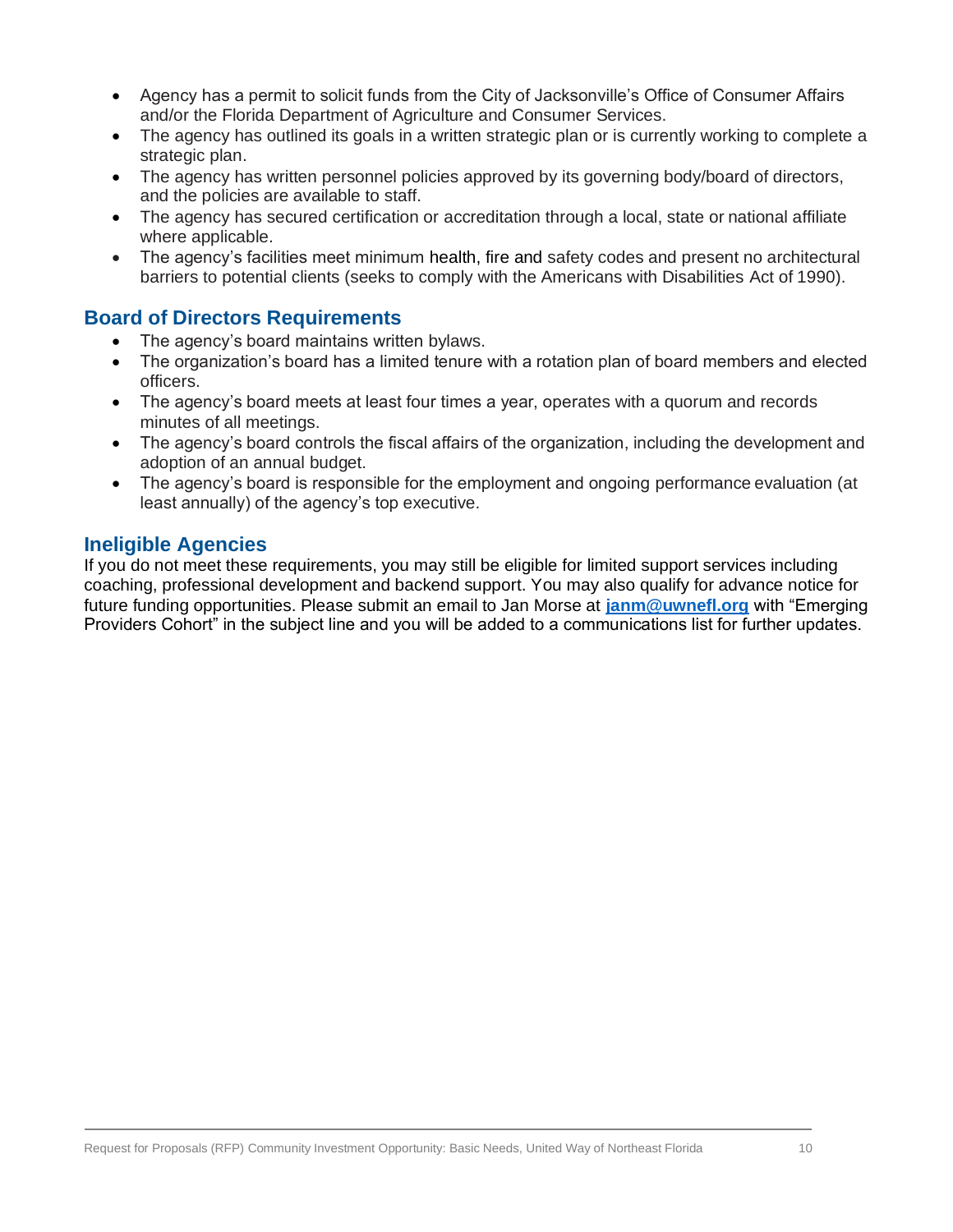# **Expectations of Agencies**

#### **Agencies that receive funding from United Way must agree to the following:**

- Submit the following document for each funded program:
	- $\circ$  Mid-Year Report: A mid-year report no later than March 15 of the contract year submitted online via Foundant or as directed by United Way.
	- $\circ$  End-of-Year Report: An end-of-year report no later than Nov. 15 of the contract year submitted online via Foundant or as directed by United Way.
- Advise United Way of any fiscal or programmatic issues arising during the year that are, or have the potential of, negatively affecting the delivery of the contracted services.
- Comply with all rules and laws that apply to background screening of employees and volunteers involved in direct client contact.
- Hold harmless, indemnify and defend United Way of Northeast Florida, its directors, officers, employees, representatives and agents against any claim, action, loss, damage, injury (including death) or property damage. This includes destruction arising out of or in connection with any negligent act or omission of the provider or any agents, employees, or its assigns in providing the services called for herein in the performance of the work.
- Support the partnership with United Way through the following:
	- o Participate in United Way partner events and meetings.
	- $\circ$  Place United Way's logo on collateral, signage and websites for the funded program.
	- $\circ$  Mention United Way in all applicable press releases, op-eds and other public relations efforts related to your United Way funded program.
	- o Actively support United Way's Community Impact Fund by participating in an annual United Way fundraising campaign. (United Way will provide training, materials and support to conduct an effective campaign.)
	- o If requested, support United Way's campaign by attending Speakers Bureau training and responding to calls for speakers when available.

By accepting funding from United Way, an agency is agreeing to abide by expectations and obligations as outlined here.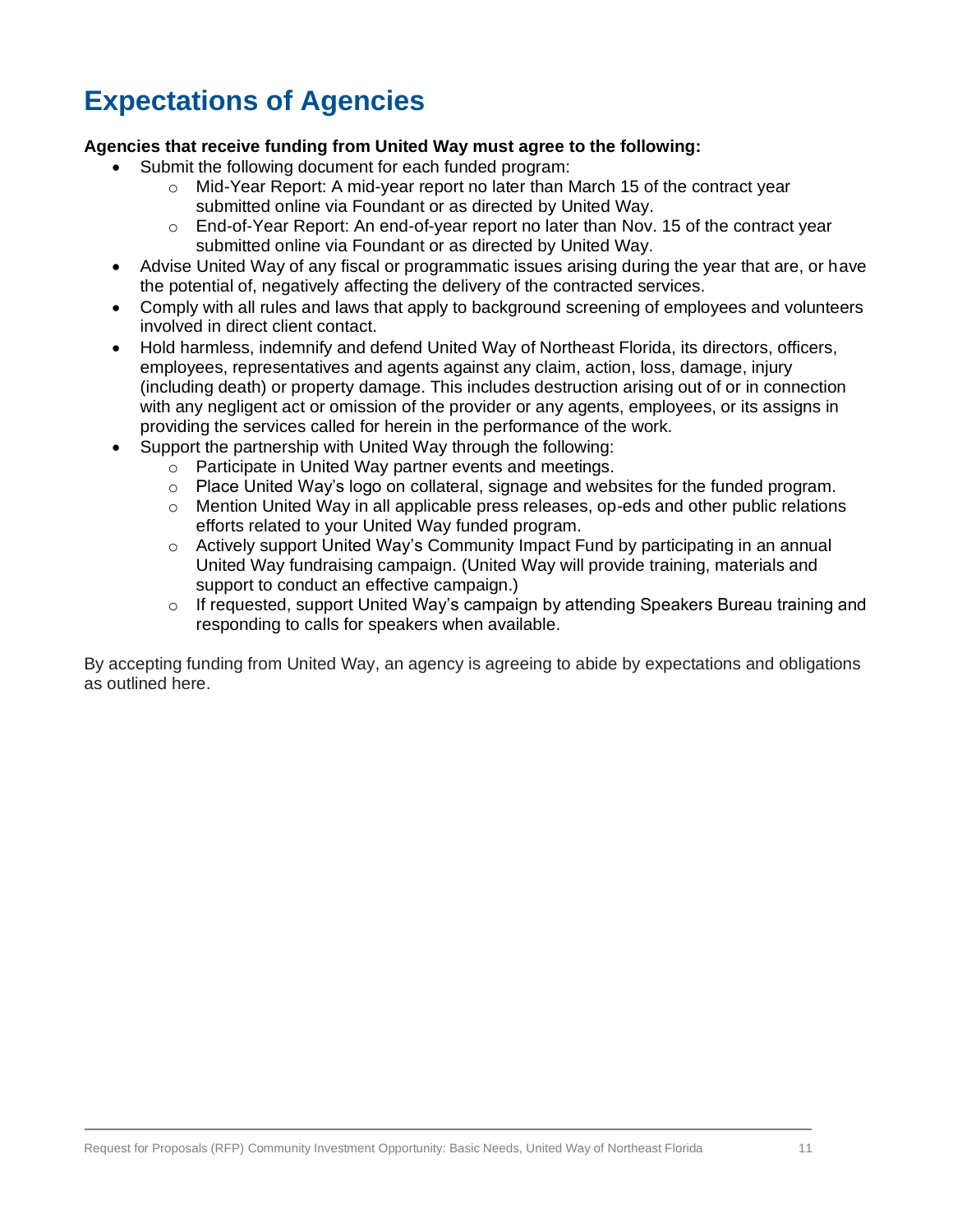# **How to Apply**

### **Step 1: Create an Agency Profile on Foundant**

- Please click on **[this link](https://www.grantinterface.com/Home/Logon?urlkey=uwnefl)** to access the United Way Foundant web site.
- Take a moment to review the brief video tutorials on the login page
- Click on "Create a New Account" and set up your agency profile. If your agency already has a profile on Foundant, simply log in and go to your agency dashboard.

#### **Step 2: Select the Appropriate Funding Opportunity**

- Click on the "Apply" button on the top ribbon next to the United Way logo. That will show you all open funding opportunities.
- United Way is currently offering funding opportunities in both Basic Needs and Financial Well-Being. Be certain to read the RFP carefully to understand the specific details for each area.
- Select the application you wish to complete by clicking on the "Apply" button at the top right of the application description.
- **You may only apply for one funding opportunity in Basic Needs and one funding opportunity in Financial Well-Being. You will need to complete a separate application for each.**
- NOTE: The executive director/CEO must be listed as the primary contact on all grant submissions.

# **Step 3: Submit Your Funding Application**

- Complete and submit your application by June 22 at 5 p.m. If you miss the deadline, your agency application with not be considered.
- Please do not print out and mail your application to United Way, as it will not be considered for funding.
- Do not attach any additional information to funding request submissions. Attach only the documents and forms required.
- You will receive an email confirming that your Economic Mobility application was submitted successfully.
- If you are submitting more than one grant application after submitting the first one, click on the "Apply" menu at the top of the page, and then click on the blue "Apply" button to create another application.
- Please be certain to bookmark the United Way grants landing page and make a note of your Foundant password.

If you need assistance, please contact Lorna West at **[lornaw@uwnefl.org](mailto:lornaw@uwnefl.org)**, and she will gladly provide guidance.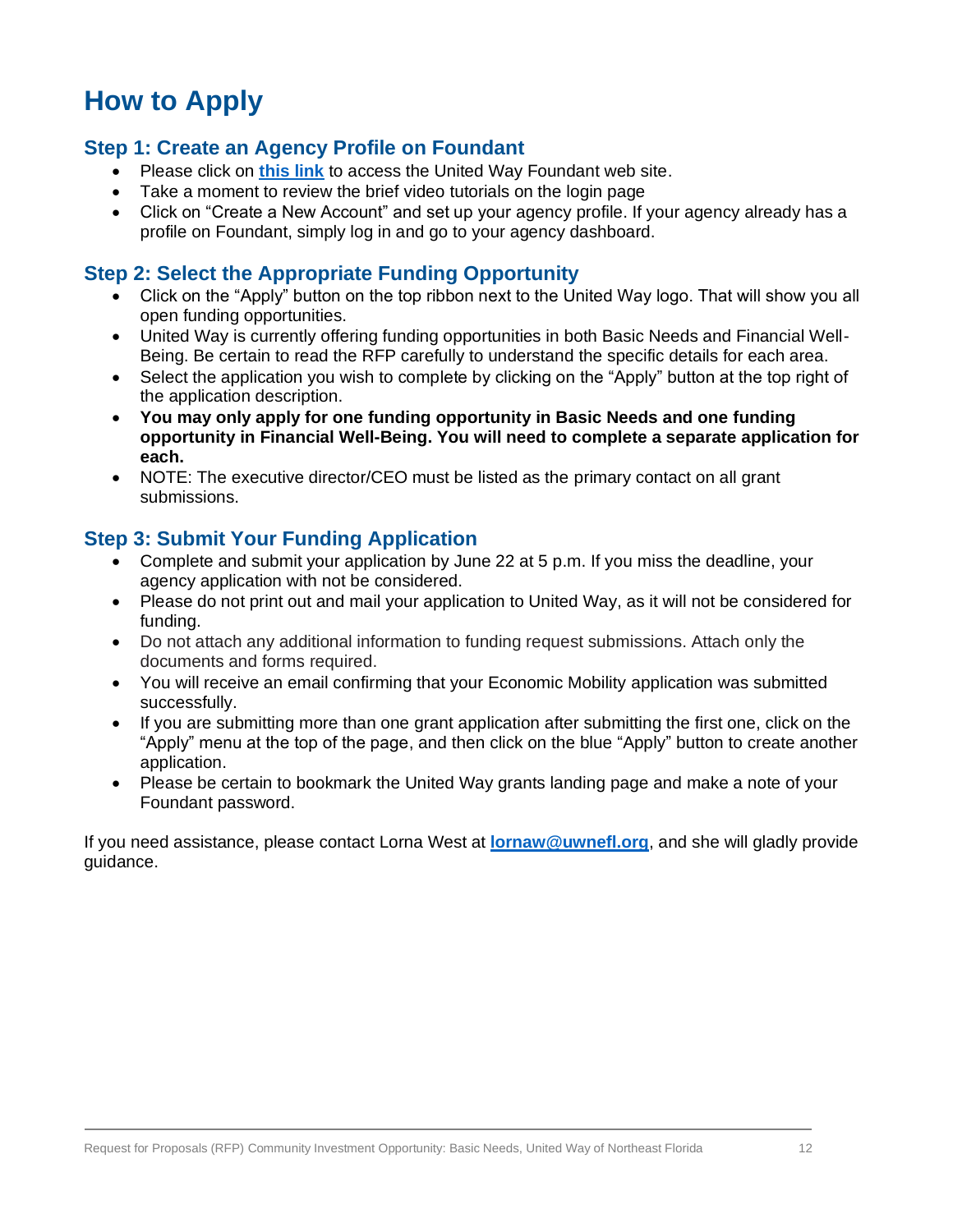# **Evaluation of Funding Application Criteria**

Agencies will be evaluated by expert community volunteers and United Way staff using the criteria outlined below.

# **Economic Mobility: Basic Needs 2022 RFP Scoring Rubric**

**Based on a 100-point scale with up to 20 additional bonus points**

# **Proposed Strategy Review (25 pts)**

Please describe how your organization will use grant funding if your application is approved. Include the following:

- A brief description of the program (strategies being used, best practice models, how services will be delivered).
- Any creative, innovative and/or documented, evidence-based best practices.
- Describe how fidelity to the program delivery model is ensured on an ongoing basis.
- A general description of who you are serving.

# **Program History (15 pts)**

- Include a brief history of program delivery as well as past program outcomes.
- Describe any program design, service delivery and/or staff training which has helped to ensure program effectiveness.

### **Collaborative Partners (10 pts)**

• Give a brief description of any collaboration among community organizations your agency currently engages in or proposes to enhance your program effectiveness. Please note any partners with whom you have a formal agreement. (If there are no partners involved with your program, please put N/A.)

### **Population Served Demographic (15 pts)**

- Provide the demographic target of who this program will serve.
- Does your program serve clients in the outlined target population? If not, describe how/if this population is marginalized or experiences economic mobility limitations.
- Describe how you will identify/recruit program participants.

# **Bonus Points (10 pts)**

• Is United Way's specified targeted population and/or geography the primary or sole focus of this program?

#### **Program Goals and Measurement (10 pts)**

- What are your program goals?
- Please explain how you collect impact data on program participants and what data you will be collecting.

#### **Anticipated Outcomes (10 pts)**

- How will the data you are collecting impact the community indicator for the area of focus you selected?
- Describe how you use data to guide decisions in your agency's daily operations.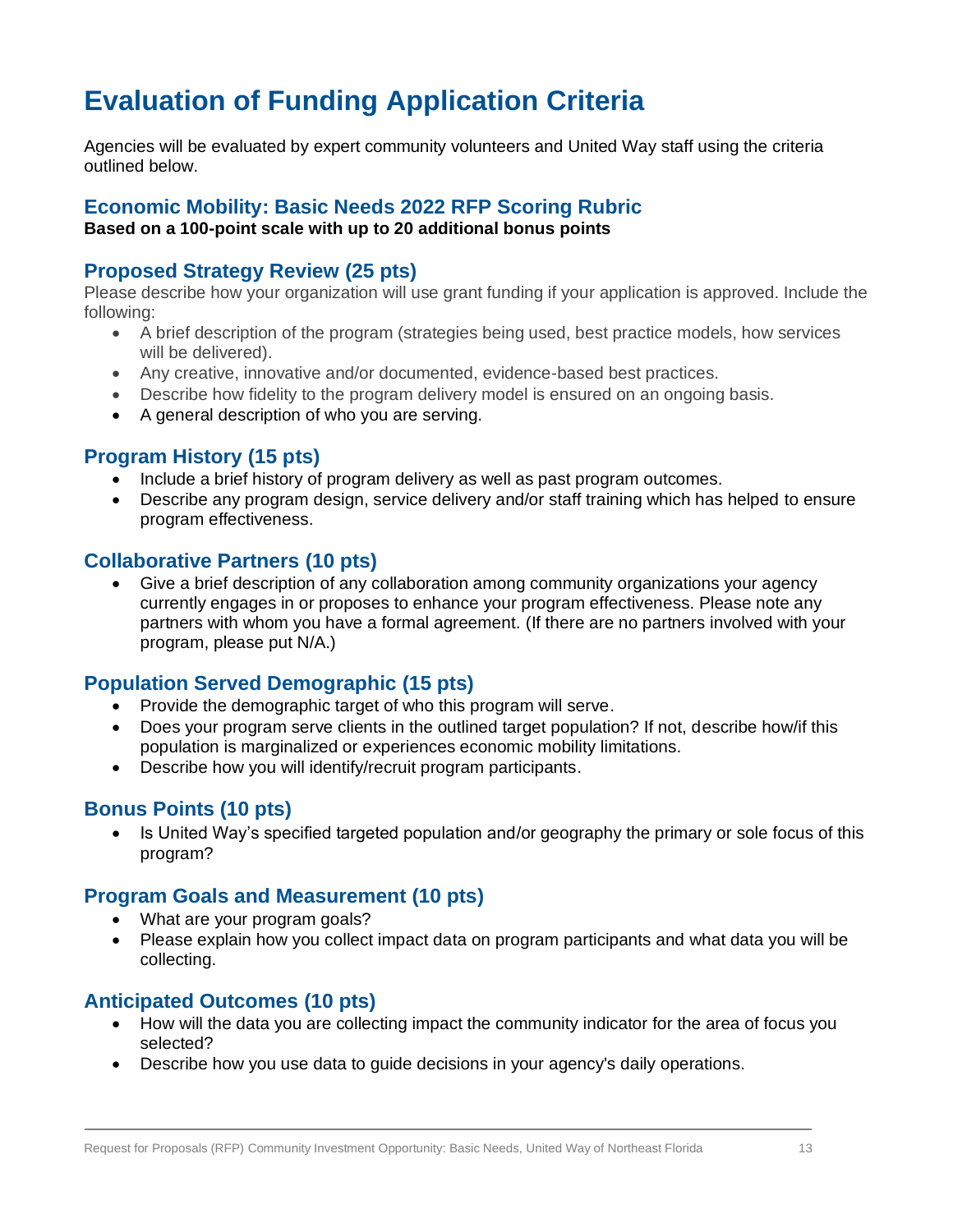# **Program Budget (15 pts)**

- Please create and upload your project budget using the template. Download the template to your computer, complete the budget template, and then upload your saved document.
- The budget template has two tabs: Budget and Budget Narrative. Please be certain to complete both sections.
- In the narrative section, please describe in detail how you arrived at this budget.

### **Bonus Points: Community-Held Organization (10 pts total)**

• Is your organization and/or its staff and leadership of and from the communities that this grant seeks to improve (e.g. Black or Hispanic, geographic/neighborhood)? How integrated/established are you presently in these communities?

These criteria will be assessed using a scorecard to assist volunteers in their evaluation of funding requests.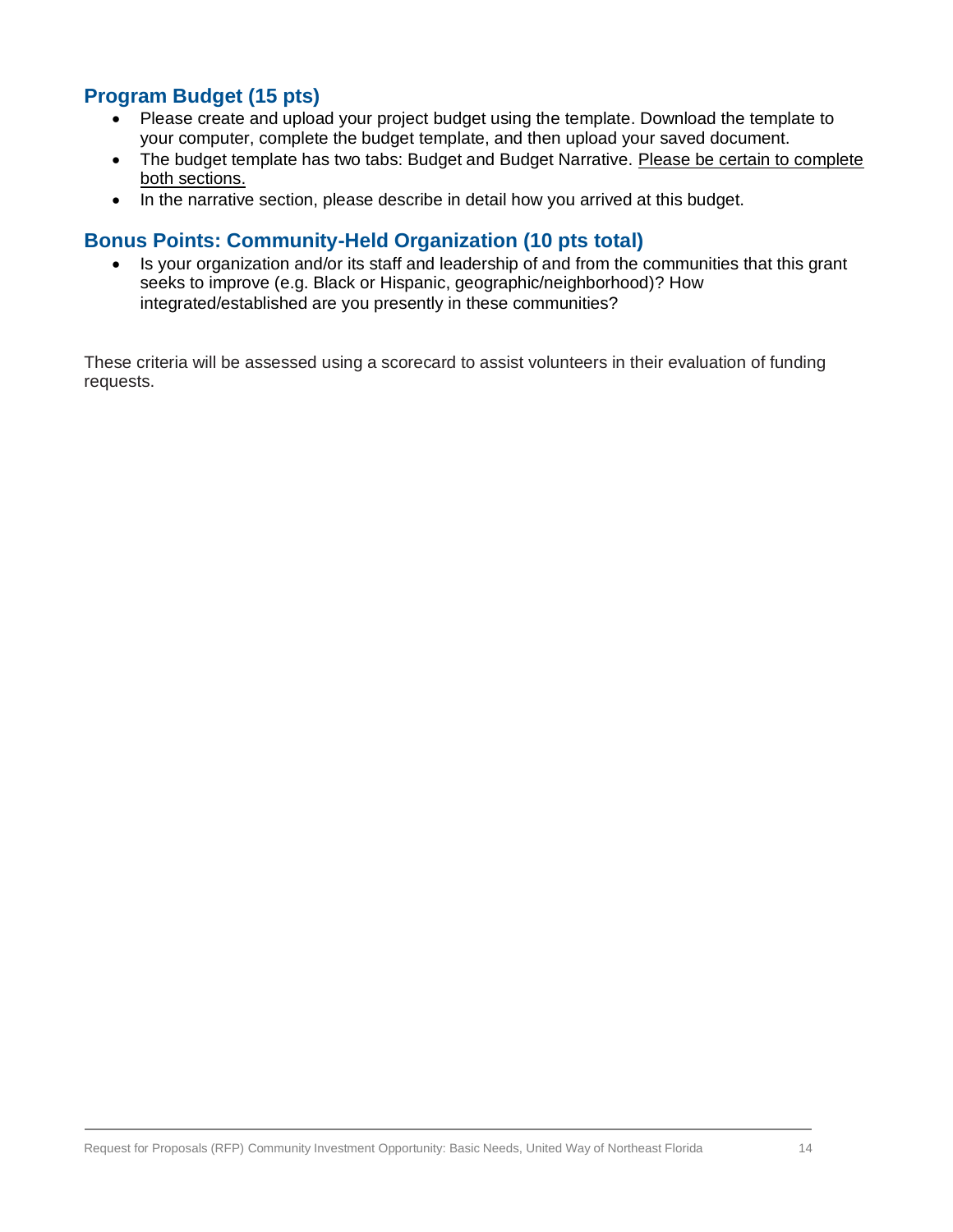# **Mandatory Results Based Accountability Measurements**

Agencies receiving funding in Basic Needs will be required to measure and provide data using the RBA measurement tool below.

# **Priority Strategy: Access to Food**

#### **Targeted Indicator by 2025:**

Decrease by 3% food insecurity in at-risk Northeast Florida zip codes

#### **Required Outcome Measures:**

- **How much?**
	- o How many clients did you serve in at least one of the targeted zip codes?
	- o How many clients did you serve overall? (In all zip codes)
- **How well?**
	- $\circ$  How much food did you distribute in at least one of the targeted zip codes?
	- o How much food did you distribute overall? (In all zip codes)
- **Is anyone better off?**
	- o What percent of clients served gained access to adequate and nutritious food?

### **Priority Strategy: Housing Stability**

#### **Targeted Indicator by 2025:**

Increase by 20% the number of homeless adults moved into permanent housing

#### **Required Outcome Measures:**

- **How much?**
	- o How many clients in the identified population did you serve?
	- o How many clients overall did you serve?
- **How well?**
	- o How many clients in the identified population had stable housing?
	- o How many clients overall had stable housing?
	- $\circ$  How many clients served were connected to banking services? (If applicable depending on program)
	- $\circ$  How many clients served were provided financial education? (If applicable depending on program)
	- o Other measures?
- **Is anyone better off?**
	- o What percent of clients served had stable housing for 3-6 months?
	- o What percent of clients served had stable housing for 6-12 months?
	- o Other measures?